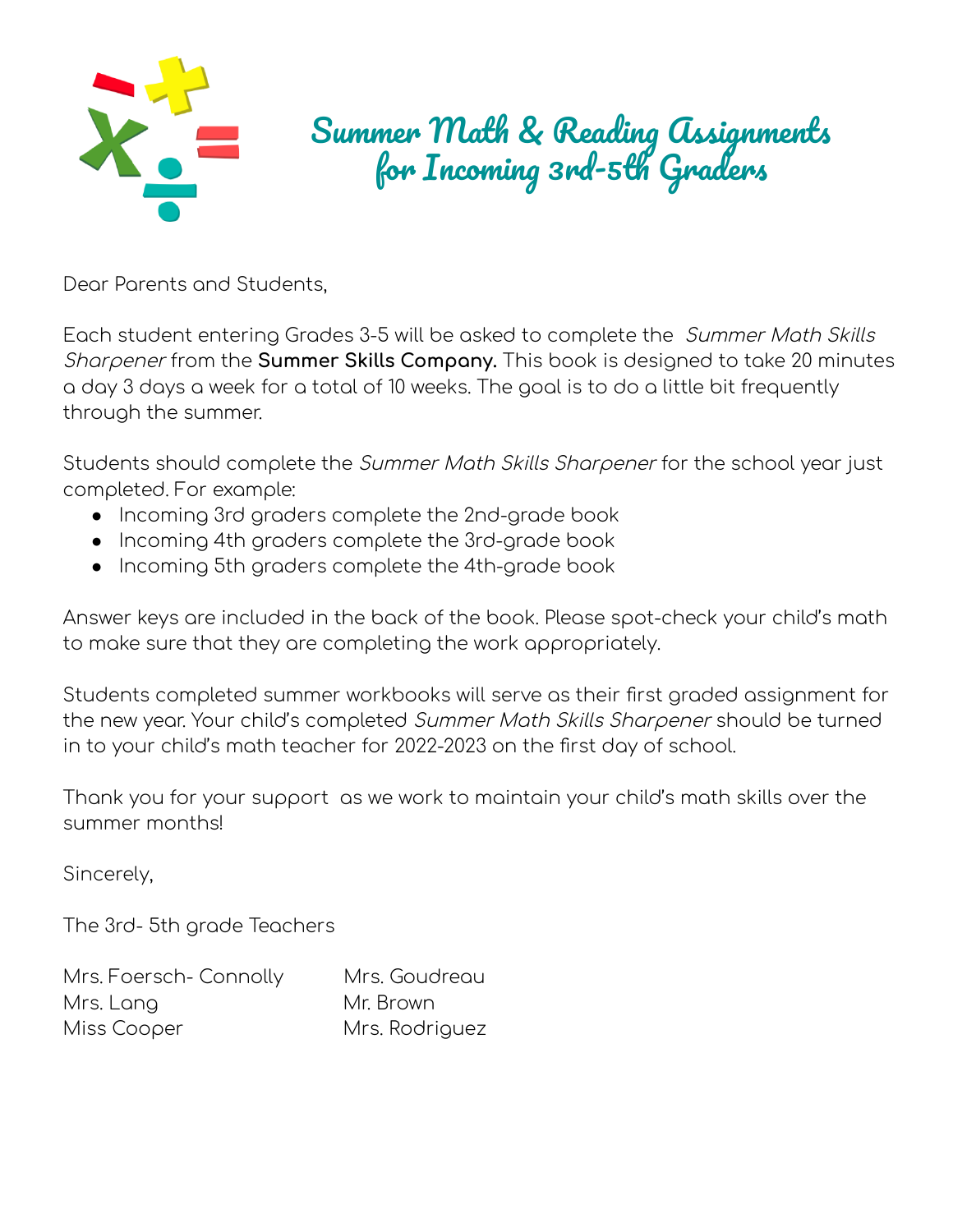

Dear Parents,

Each student entering third grade is required to complete a summer reading assignment over the summer.

Your student will be required to read two books. One will be a just right (not too hard and not too easy) fiction book and another of the books to be a just right nonfiction book of their choice.

After the fiction book of their choice is read, please have them fill out the Fiction Summer Book Report form.

After the nonfiction book is read, please have them fill out the Book Report: Non-Fiction form.

Your child may return the book report forms along with the Summer Math Skills Sharpener book on the first day of school.

Please have your child read throughout the summer. Remember that as they work in their Summer Math Skills Sharpener book to also continue to practice their addition and subtraction facts. Doing these things will make the start of third grade go smoothly. We look forward to meeting you in the fall!

Have a wonderful, safe summer!

Mrs. Foersch-Connolly

Mrs. Goudreau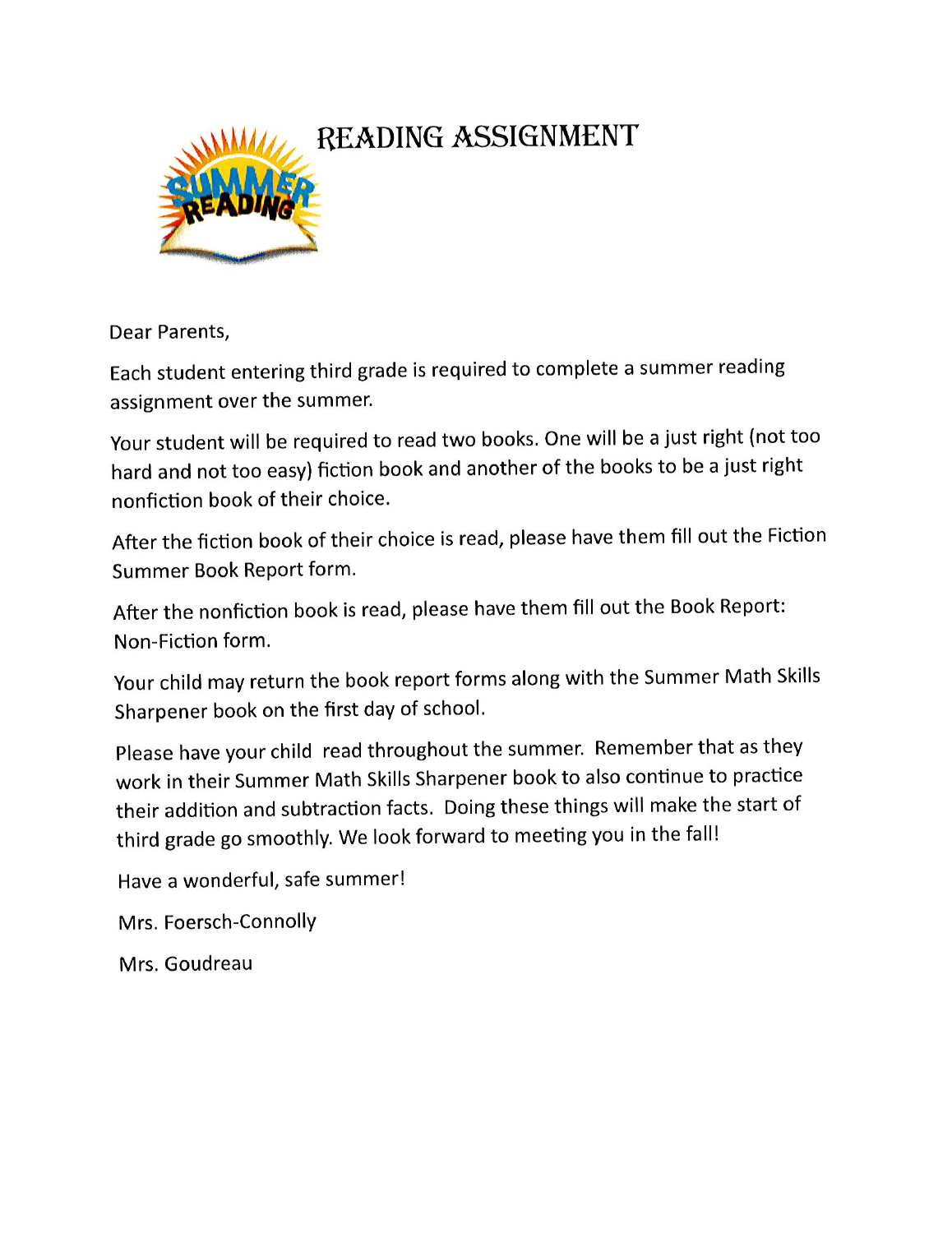| <b>ARRESTS MADE</b><br>Name:_________<br>Book Report: Non-Fiction |  |
|-------------------------------------------------------------------|--|
| Number of pages: ________                                         |  |
| Describe what the book is about.                                  |  |
| List three interesting facts you learned from this book.          |  |
|                                                                   |  |
| 2.                                                                |  |
| 3.<br>Did you like this book? Why or Why not?                     |  |
|                                                                   |  |